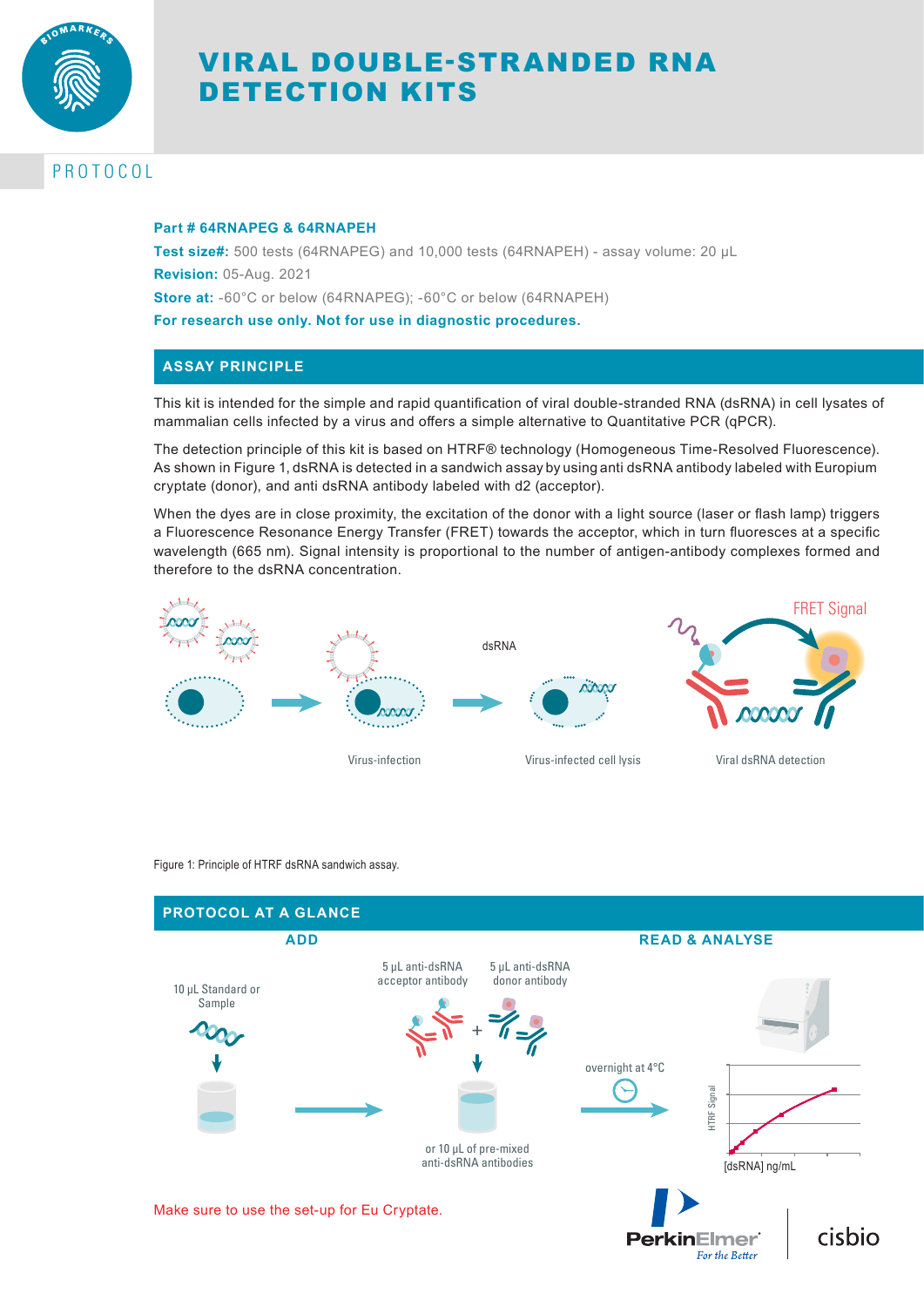#### **MATERIALS PROVIDED:**

| <b>KIT COMPONENTS</b>      | <b>500 TESTS *</b><br><b>CAT#64RNAPEG</b> | 10,000 TESTS *<br><b>CAT#64RNAPEH</b> |
|----------------------------|-------------------------------------------|---------------------------------------|
| dsRNA Standard             | 1 vial - $50 \mu L$                       | 1 vial - $50 \mu L$                   |
| Frozen                     | $5 \mu g/mL$                              | $5 \mu g/mL$                          |
|                            | 1 vial - $50$ $\mu$ L                     | $1$ vial - $1$ mL                     |
| dsRNA Eu Cryptate Antibody | Frozen - 50X                              | Frozen - 50X                          |
| dsRNA d2 Antibody          | 1 vial - $50 \mu L$                       | 1 vial - $1$ mL                       |
|                            | Frozen - 50X                              | Frozen - 50X                          |
| Lysis buffer #4 **         | 4 vials                                   | 1 vial                                |
| 4X                         | 2 mL                                      | 130 mL                                |
| Detection buffer ***       | 1 vial                                    | 1 vial                                |
| ready-to-use               | 7 mL                                      | 105 mL                                |

\* When used as advised, the two available kit sizes will provide sufficient reagents for 500 tests and 10,000 tests respectively in 20 µL final volume..

Assay volumes can be adjusted proportionally to run the assay in 96 or 1536 well microplates.

\*\* Medium like cell culture medium can be an alternative to the diluent.

\*\*\* The Detection buffer is used to prepare working solutions of acceptor and donor reagents.

#### **PURCHASE SEPARATELY:**

• HTRF®-Certified Reader. Make sure the setup for Eu Cryptate is used.

For a list of HTRF-compatible readers and set-up recommendations, please visit www.cisbio.com/compatible-readers

• Small volume (SV) detection microplates - Use white plate only. For more information about microplate recommendations, please visit our website at: cisbio.com/microplates-recommendations

# **STORAGE AND STABILITY**



Store the kit at -60°C or below.

Under proper storage conditions, reagents are stable until the expiry date indicated on the label. Detection buffer is shipped frozen, but can be stored at 2-8°C in your premises.



If lyophilized, reconstituted reagents, antibodies, and standard stock solutions may be frozen and thawed only once. To avoid freeze/thaw cycles, it is recommended to dispense remaining stock solutions into disposable plastic vials for storage at -60°C or below .

Reagents

## **REAGENT PREPARATION**

#### **BEFORE YOU BEGIN:**

- It is very important to prepare reagents in the specified buffers. The use of an incorrect 1X lysis buffer may affect reagent stability and assay results.
- Thaw the frozen reagents at room temperature, allow them to warm up to room temperature for at least 30 mins before use
- Before use, allow Lysis buffer and Detection buffer to warm up at room temperature and homogenize them with a vortex.
- Antibody solutions must be prepared in individual vials and can be mixed prior to dispensing.
- dsRNA standards (for standard curve) must be prepared in 1X lysis buffer or in the same medium as the samples.

# **TAKE CARE TO PREPARE STOCK AND WORKING SOLUTIONS ACCORDING TO THE DIRECTIONS FOR THE KIT SIZE YOU HAVE PURCHASED.**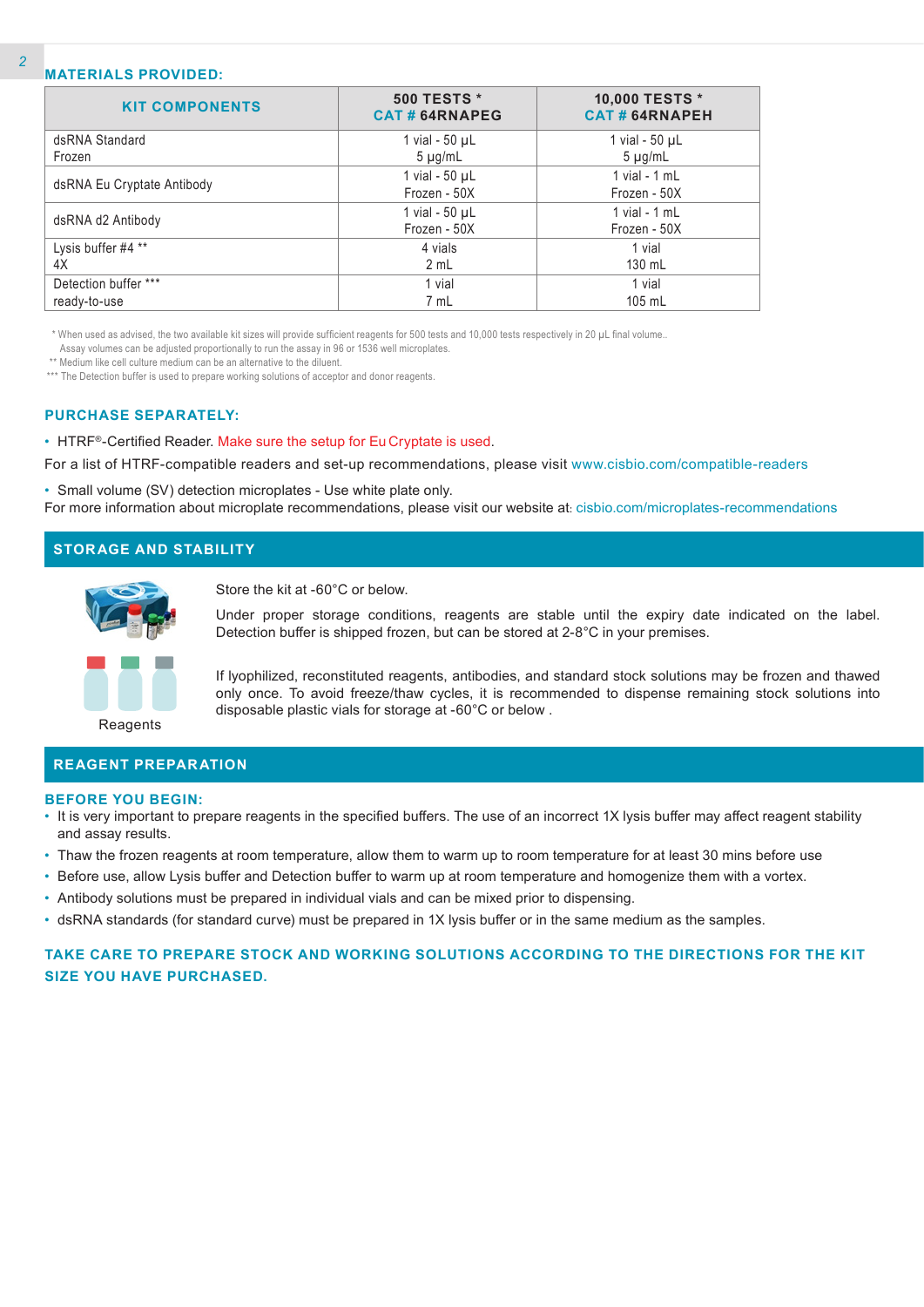# **TO PREPARE REAGENT STOCK SOLUTIONS:**

| <b>500 TESTS KIT - 64RNAPEG</b>                                                                                                                                                                                                                                                                                                                        |                        | 10,000 TESTS KIT - 64RNAPEH |                                                                                                                                                                                                                                                                                                                                                        |  |  |
|--------------------------------------------------------------------------------------------------------------------------------------------------------------------------------------------------------------------------------------------------------------------------------------------------------------------------------------------------------|------------------------|-----------------------------|--------------------------------------------------------------------------------------------------------------------------------------------------------------------------------------------------------------------------------------------------------------------------------------------------------------------------------------------------------|--|--|
| Anti-dsRNA Eu Cryptate antibody                                                                                                                                                                                                                                                                                                                        |                        |                             |                                                                                                                                                                                                                                                                                                                                                        |  |  |
| Thaw the dsRNA Eu Cryptate antibody. Mix gently.<br>This 50X stock solution can be frozen and stored<br>at -60°C or below . To avoid freeze/thaw cycles, it is<br>recommended to dispense remaining stock solutions<br>into disposable plastic vials for storage at -60°C or<br>below.                                                                 |                        |                             | Thaw the dsRNA Eu Cryptate antibody. Mix gently.<br>This 50X stock solution can be frozen and stored<br>at -60°C or below . To avoid freeze/thaw cycles, it is<br>recommended to dispense remaining stock solutions<br>into disposable plastic vials for storage at -60°C or<br>below.                                                                 |  |  |
|                                                                                                                                                                                                                                                                                                                                                        | Anti-dsRNA d2 antibody |                             |                                                                                                                                                                                                                                                                                                                                                        |  |  |
| Thaw the dsRNA d2 antibody . Mix gently.<br>This 50X stock solution can be frozen and stored<br>at -60°C or below .To avoid freeze/thaw cycles, it is<br>recommended to dispense remaining stock solutions<br>into disposable plastic vials for storage at -60°C or<br>below.                                                                          |                        |                             | Thaw the dsRNA d2 antibody . Mix gently.<br>This 50X stock solution can be frozen and stored<br>at -60°C or below .To avoid freeze/thaw cycles, it is<br>recommended to dispense remaining stock solutions<br>into disposable plastic vials for storage at -60°C or<br>below.                                                                          |  |  |
| dsRNA Standard                                                                                                                                                                                                                                                                                                                                         |                        |                             |                                                                                                                                                                                                                                                                                                                                                        |  |  |
| To avoid freeze/thaw cycles, it is recommended to<br>dispense remaining stock solutions into disposable<br>plastic vials for storage at -60°C or below.                                                                                                                                                                                                |                        |                             | To avoid freeze/thaw cycles, it is recommended to<br>dispense remaining stock solutions into disposable<br>plastic vials for storage at -60°C or below.                                                                                                                                                                                                |  |  |
| Lysis buffer                                                                                                                                                                                                                                                                                                                                           |                        |                             |                                                                                                                                                                                                                                                                                                                                                        |  |  |
| Prepare only the amount of lysis buffer needed for the<br>experiment. Dilute 4-fold the 4 X lysis buffer#4 with<br>distilled water: homogenize the 4 X lysis buffer with a<br>vortex and add 1 volume of stock solution in 3 volumes<br>of distilled water (e.g., 0.5 mL of lysis buffer#4 + 1.5<br>mL of distilled water). Mix gently after dilution. | 3 vol                  | 1 vol                       | Prepare only the amount of lysis buffer needed for the<br>experiment. Dilute 4-fold the 4 X lysis buffer#4 with<br>distilled water: homogenize the 4 X lysis buffer with a<br>vortex and add 1 volume of stock solution in 3 volumes<br>of distilled water (e.g., 0.5 mL of lysis buffer#4 + 1.5<br>mL of distilled water). Mix gently after dilution. |  |  |
| <b>Detection buffer</b>                                                                                                                                                                                                                                                                                                                                |                        |                             |                                                                                                                                                                                                                                                                                                                                                        |  |  |
| The Detection buffer is ready-to-use.                                                                                                                                                                                                                                                                                                                  |                        |                             | The Detection buffer is ready-to-use.                                                                                                                                                                                                                                                                                                                  |  |  |

#### **TO PREPARE ANTIBODY WORKING SOLUTIONS:**

Each well requires 5 µL of dsRNA-Eu Cryptate Antibody and 5 µL of dsRNA-d2 Antibody.

Prepare the two antibody solutions in separate vials.

#### **500 TESTS KIT - 64RNAPEG 10,000 TESTS KIT - 64RNAPEH** dsRNA Eu Cryptate antibody Dilute 50-fold the 50X stock solution (thawed reagent) of dsRNA Eu Cryptate antibody with the detection buffer 1X: add 1 volume of Eu Cryptate antibody stock solution in 49 volumes of detection buffer 1X (e.g., 5 µL of thawed Eu Cryptate antibody stock solution + 245 µL of Detection Buffer 1X). 1 vol 49 vol 1 vol 49 vol Dilute 50-fold the 50X stock solution (thawed reagent) of dsRNA Eu Cryptate antibody with the detection buffer 1X: add 1 volume of Eu Cryptate antibody stock solution in 49 volumes of detection buffer 1X (e.g., 20 µL of thawed Eu Cryptate antibody stock solution + 980 µL of Detection Buffer 1X). dsRNA d2 antibody Dilute 50-fold the 50X stock solution (thawed reagent) of dsRNA d2 antibody with the detection buffer 1X: add 1 volume of Cryptate antibody stock solution in 49 volumes of detection buffer 1X (e.g., 5 µL of thawed Cryptate-antibody stock solution + 245 µL of Detection Buffer 1X). 1 vol 49 vol 1 vol 49 vol Dilute 50-fold the 50X stock solution (thawed reagent) of dsRNA d2 antibody with the detection buffer 1X: add 1 volume of Cryptate antibody stock solution in 49 volumes of detection buffer 1X (e.g., 20 µL of thawed Cryptate antibody stock solution + 980 µL of Detection Buffer 1X). Antibody mix It is possible to pre-mix the two ready-to-use antibody solutions just prior to dispensing the reagents by adding 1 volume of d2 antibody solution to 1 volume of Cryptate antibody solution (e.g. 250 µL of d2 antibody + 250 µL of Cryptate antibody). It is possible to pre-mix the two ready-to-use antibody solutions just prior to dispensing the reagents by adding 1 volume of d2 antibody solution to 1 volume of Cryptate antibody solution (e.g. 1 mL of d2 antibody + 1 mL of Cryptate antibody).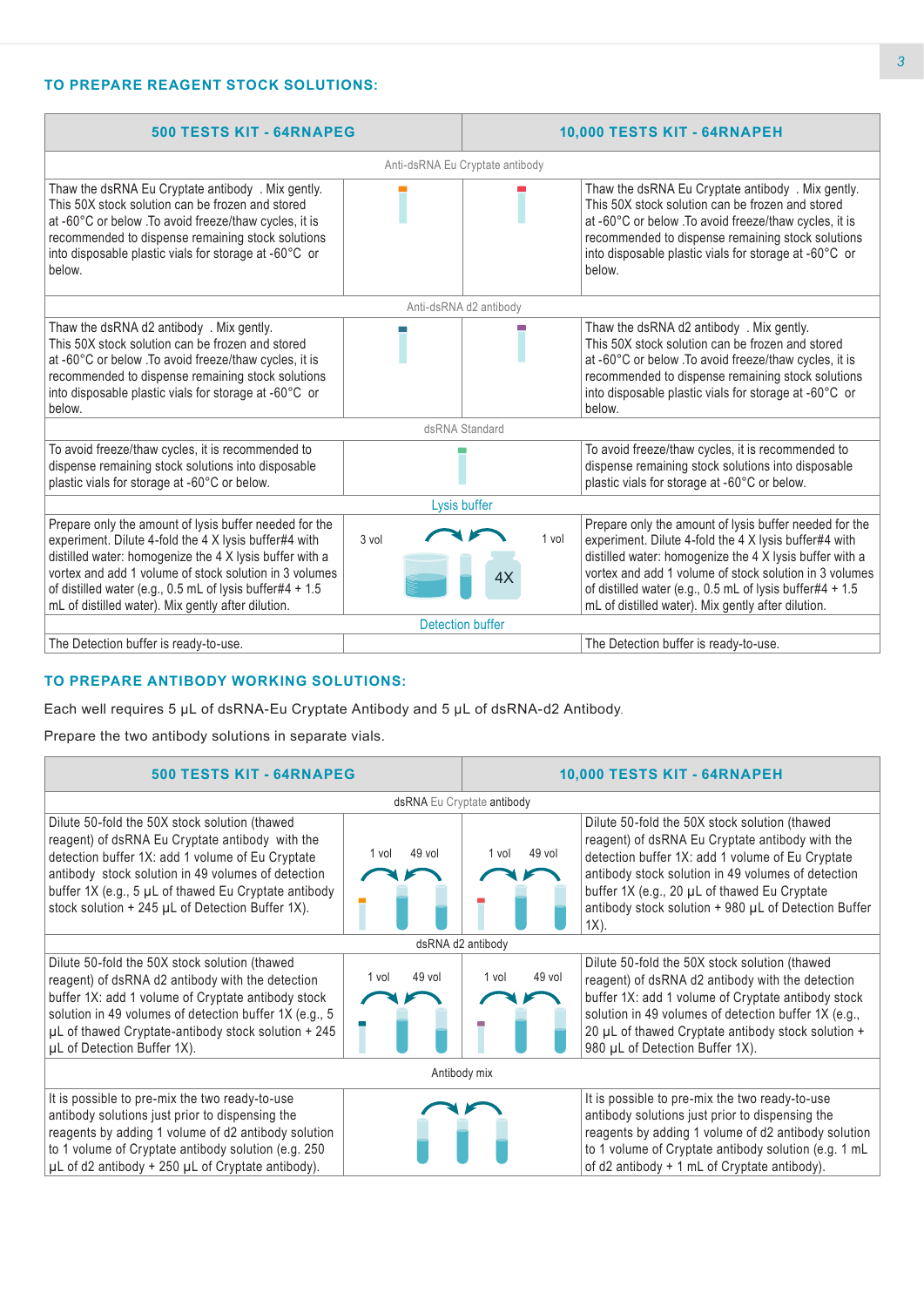# **TO PREPARE STANDARD WORKING SOLUTIONS:**

- Each well requires 10 µL of standard.
- Dilute the standard stock solution serially with 1X lysis buffer #4
- In order to check for a potential interference effect from your own assay buffer when using the assay for the first time, we highly recommend the parallel preparation of a standard curve in your own supplemented cell culture medium and in 1X lysis buffer #4 .
- In order to counteract any standard sticking, we recommend changing tips between each dilution.

#### A recommended standard dilution procedure is listed and illustrated below:

Dilute the standard stock solution 50-fold with 1X lysis buffer #4 to prepare high standard (Std 7): e.g. take 10 µl of standard stock solution and add it to 490 µl of 1X lysis buffer #4. Mix gently.

Use the high standard (Std 7) to prepare the standard curve using 1/2 serial dilutions as follows:

- Dispense 50 µL of 1X lysis buffer #4 in each vial from Std 6 to Std 0.
- Add 50 µL of standard to 50 µL of 1X lysis buffer #4 , mix gently and repeat the 1/2 serial dilution to make standard solutions: std 6, std5, std4, std3, std2, std1.

This will create 7 standards for the analyte. Std 0 (Negative control) is 1X lysis buffer #4 or appropriate culture medium alone.



| <b>STANDARD</b>                | <b>SERIAL DILUTIONS</b>                               | <b>DSRNA WORKING SOLUTIONS</b><br>(ng/ml) |  |
|--------------------------------|-------------------------------------------------------|-------------------------------------------|--|
| <b>Standard Stock solution</b> | Thawed stock solution                                 | 5.000                                     |  |
| Standard 7                     | 10µL Standard stock solution + 490 µL Lysis buffer 1X | 100                                       |  |
| Standard 6                     | 50 µL Standard 7 + 50 µL Lysis buffer 1X              | 50                                        |  |
| Standard 5                     | 50 µL standard $6 + 50$ µL lysis buffer 1X            | 25.0                                      |  |
| Standard 4                     | 50 µL standard 5 + 50 µL Lysis buffer 1X              | 12.50                                     |  |
| Standard 3                     | 50 µL standard $4 + 50$ µL lysis buffer 1X            | 6.25                                      |  |
| Standard 2                     | 50 µL standard $3 + 50$ µL Lysis buffer 1X            | 3.13                                      |  |
| Standard 1                     | 50 µL standard $2 + 50$ µL Lysis buffer 1X            | 1.56                                      |  |
| Standard 0                     | 50 µL lysis buffer 1X                                 | 0                                         |  |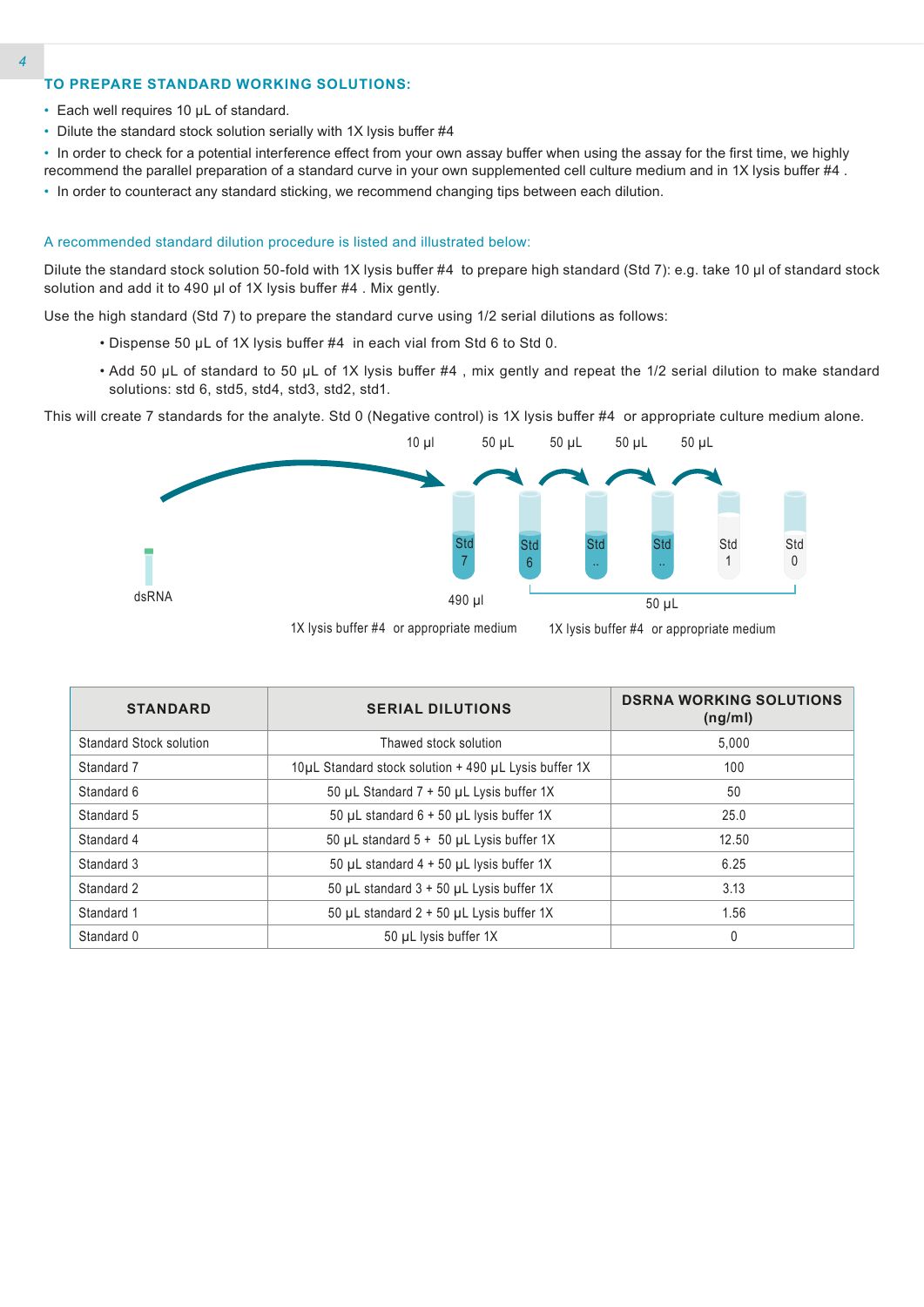#### **TO PREPARE SAMPLES:**

• Each well requires 10 µL of sample.

• Just after their collection, put the samples at 4°C and test them immediately. For later use, samples should be dispensed into disposable plastic vials and stored at -60°C or below. Avoid multiple freeze/thaw cycles.

• The Lysis Buffer should be used to prepare cell lysates after virus infection by the molecule of interest. After virus infection and incubation in 96 or 24-well plate, remove cell supernatant and add ice-cold 50-200 μL per well of 1X Lysis Buffer (depending on microplate size). Prepare cell lysate with pipetting or scraping and then transfer to the empty tube. Centrifuge and recover supernatant (cell lysate).

• Samples with a concentration above the highest standard (Std 7) must be diluted 1X lysis buffer #4

# **ASSAY PROTOCOL**

|                   | Standard (Std 0 - Std 7)                                                         | <b>Samples</b>                                                                                                                                                                              |  |  |  |
|-------------------|----------------------------------------------------------------------------------|---------------------------------------------------------------------------------------------------------------------------------------------------------------------------------------------|--|--|--|
| Step              | Dispense 10 µL of each dsRNA standard<br>(Std 0 - Std 7) into each standard well | For the basal: dispense 10 $\mu$ L of cells without viral infection<br>into each sample well<br>For the total amount: dispense 10 µL of cells with viral<br>infection into each sample well |  |  |  |
| Step <sub>2</sub> | Add 5 µL of dsRNA d2 antibody working solution to all wells                      |                                                                                                                                                                                             |  |  |  |
| Step 3            | Add 5 µL of dsRNA Eu Cryptate antibody working solution to all wells             |                                                                                                                                                                                             |  |  |  |
| Step 4            | Seal the plate and incubate overnight $@$ 4°C                                    |                                                                                                                                                                                             |  |  |  |
| Step 5            | Remove the plate sealer and read on an HTRF® compatible reader                   |                                                                                                                                                                                             |  |  |  |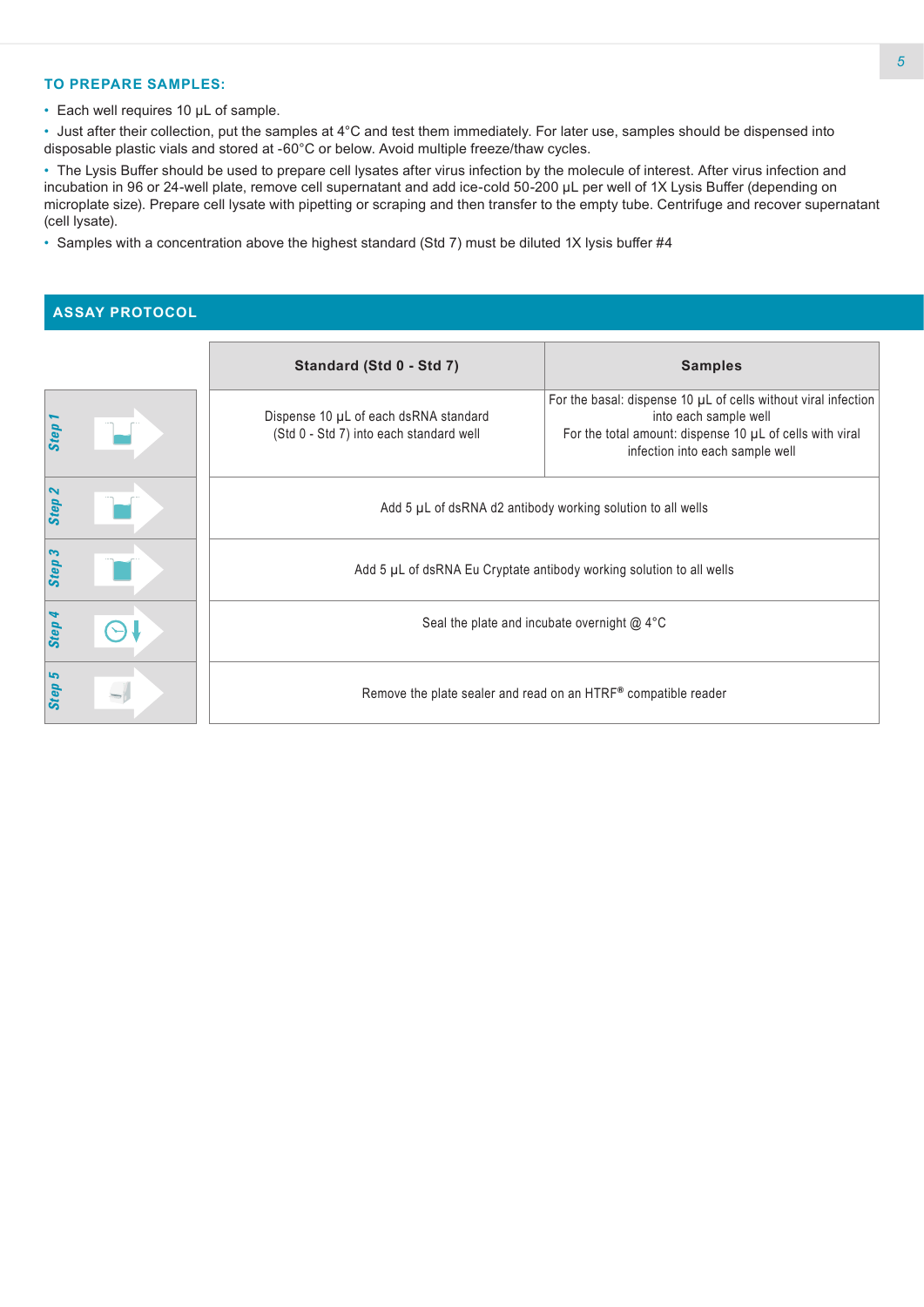|                           | 1                                                                         | $\overline{2}$ | 3              | 4                                                                                                                                                                          | 5              | 6              |
|---------------------------|---------------------------------------------------------------------------|----------------|----------------|----------------------------------------------------------------------------------------------------------------------------------------------------------------------------|----------------|----------------|
| $\boldsymbol{\mathsf{A}}$ | 10 µL Std 0 (Negative control)<br>5 µL dsRNA-d2<br>5 µL dsRNA-Eu Cryptate | Repeat Well A1 | Repeat Well A1 | 10 µL Sample 1<br>Non-virus infected cell lysate for the basal<br>5 µL dsRNA-d2<br>5 µL dsRNA-Eu Cryptate                                                                  | Repeat Well A4 | Repeat Well A4 |
| $\overline{B}$            | 10 $\mu$ L Std 1<br>5 µL dsRNA-d2<br>5 µL dsRNA-Eu Cryptate               | Repeat Well B1 | Repeat Well B1 | 10 µL Sample 2<br>Virus infected cell lysate<br>5 µL dsRNA-d2<br>5 µL dsRNA-Eu Cryptate                                                                                    | Repeat Well B4 | Repeat Well B4 |
| $\mathbf{C}$              | 10 $\mu$ L Std 2<br>5 µL dsRNA-d2<br>5 µL dsRNA-Eu Cryptate               | Repeat Well C1 | Repeat Well C1 | 10 µL Sample 3<br>Non-virus infected cell lysate for the basal<br>5 µL dsRNA-d2<br>5 µL dsRNA-Eu Cryptate                                                                  | Repeat Well C4 | Repeat Well C4 |
| D                         | 10 µL Std<br>5 µL dsRNA-d2<br>5 µL dsRNA-Eu Cryptate                      | Repeat Well D1 | Repeat Well D1 | 10 µL Sample<br>Virus infected cell lysate<br>5 µL dsRNA-d2<br>5 µL dsRNA-Eu Cryptate                                                                                      | Repeat Well D4 | Repeat Well D4 |
| E                         | 10 µLStd<br>5 uL dsRNA-d2<br>5 µL dsRNA-Eu Cryptate                       | Repeat Well E1 | Repeat Well E1 | 10 µL Sample<br>Non-virus infected cell lysate for the basal<br>5 uL dsRNA-d2<br>5 µL dsRNA-Eu Cryptate                                                                    | Repeat Well E4 | Repeat Well E4 |
| F                         | 10 $\mu$ L Std<br>5 µL dsRNA-d2<br>5 µL dsRNA-Eu Cryptate                 | Repeat Well F1 | Repeat Well F1 | 10 µL Sample<br>Virus infected cell lysate<br>5 µL dsRNA-d2<br>5 µL dsRNA-Eu Cryptate                                                                                      | Repeat Well F4 | Repeat Well F4 |
| G                         | 10 µL Std<br>5 µL dsRNA-d2<br>5 µL dsRNA-Eu Cryptate                      | Repeat Well G1 | Repeat Well G1 | 10 µL Sample<br>Non-virus infected cell lysate for the basal<br>5 µL dsRNA-d2<br>5 µL dsRNA-Eu C                                                                           | Repeat Well G4 | Repeat Well G4 |
| H                         | 10 µL Std<br>5 µL dsRNA-d2<br>5 µL dsRNA-Eu Cryptate                      | Repeat Well H1 | Repeat Well H1 | $1 2 3$ 4 $\sqrt{6 7 8 9 10 11 12 13 14 15 16 17 18 19 20 21 22 23 24}$<br>10 ul<br>Virus <sup>A</sup><br>$\frac{5 \text{ }\mathrm{m}\frac{\text{B}}{\text{C}}}{\text{h}}$ |                |                |

G H I J K L M N O P Q